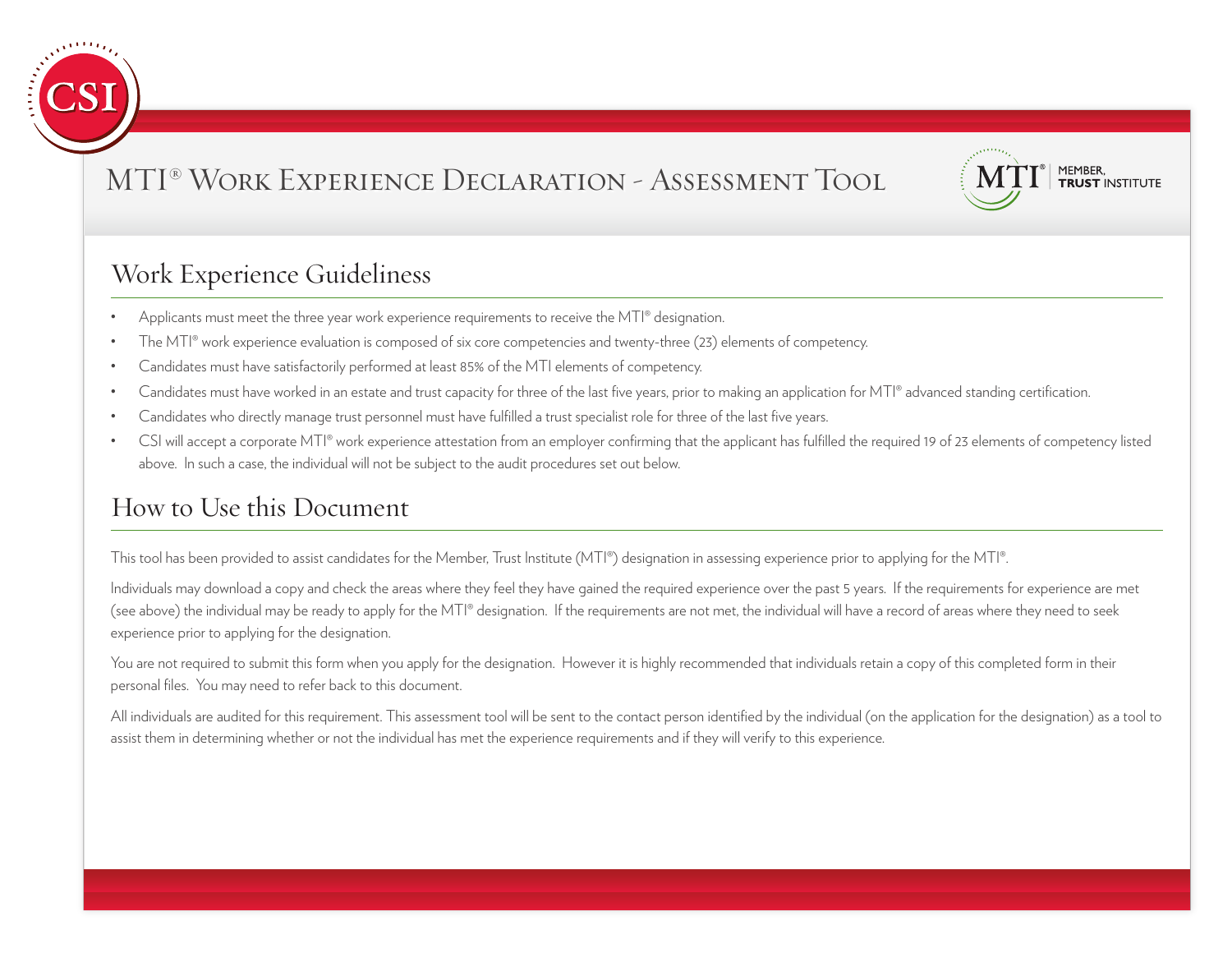



| Core Competency                                       |                                                                                | Elements of competencies: Knowledge, Skills, Abilities                                                                                                                              |  |
|-------------------------------------------------------|--------------------------------------------------------------------------------|-------------------------------------------------------------------------------------------------------------------------------------------------------------------------------------|--|
| 1. Administer a portfolio of                          | Identity and exercise the powers<br>1.1                                        | Will interpretation.<br>1.1.1                                                                                                                                                       |  |
| estates, trusts, other fiduciary                      | given within the Will or source                                                | Will clauses.<br>1.1.2                                                                                                                                                              |  |
| accounts and agencies in<br>accordance with the terms | document.                                                                      | Trust agreement structure.<br>1.1.3                                                                                                                                                 |  |
| of governing documents,                               | 1.2 Refer to appropriate case law,                                             | Outline basic family law legislation for your province.<br>1.2.1                                                                                                                    |  |
| relevant law and corporate                            | legislation and company policies                                               | Personal representative's responsibilities if a person dies either testate or intestate.<br>1.2.2                                                                                   |  |
| risk management policies and                          | and procedures and apply the                                                   | The survivorship rules in case of simultaneous death.<br>1.2.3                                                                                                                      |  |
| procedures.                                           | legal aspects of estates and<br>trusts to individual situations.               | The procedures for the retirement or removal of a trustee and the appointment of<br>1.2.4<br>new trustees.                                                                          |  |
|                                                       | Identify the various legal<br>1.3<br>representative capacities in              | Classes of individuals who need assistance in managing their affairs and the<br>1.3.1<br>organizations that may be appointed to provide such assistance.                            |  |
|                                                       | relation to the administration of<br>the property of incapacitated<br>persons. | Main powers, responsibilities and obligations of duly appointed guardians (in<br>1.3.2<br>Québec, Tutors and curators, advisors) and custodians.                                    |  |
|                                                       |                                                                                | Process involved in the appointment of quardians and custodians (tutors, curators,<br>1.3.3<br>advisors). and the liability placed upon the appointee in accepting the appointment. |  |
|                                                       |                                                                                | How appointments are dissolved.<br>1.3.4                                                                                                                                            |  |
|                                                       |                                                                                | Types of powers of attorney available (in Quebec mandate), the documentation<br>1.3.5<br>required and briefly explain how powers of attorney (mandate) are revoked.                 |  |
|                                                       |                                                                                | Types of administration of the property of others and situations that would be<br>1.3.6<br>appropriate for each type.                                                               |  |
|                                                       |                                                                                | Fee negotiation.<br>1.3.7                                                                                                                                                           |  |
|                                                       |                                                                                | The obligations and liabilities of the administrator towards the beneficiary and the<br>1.3.8<br>administrator and the beneficiary toward third persons.                            |  |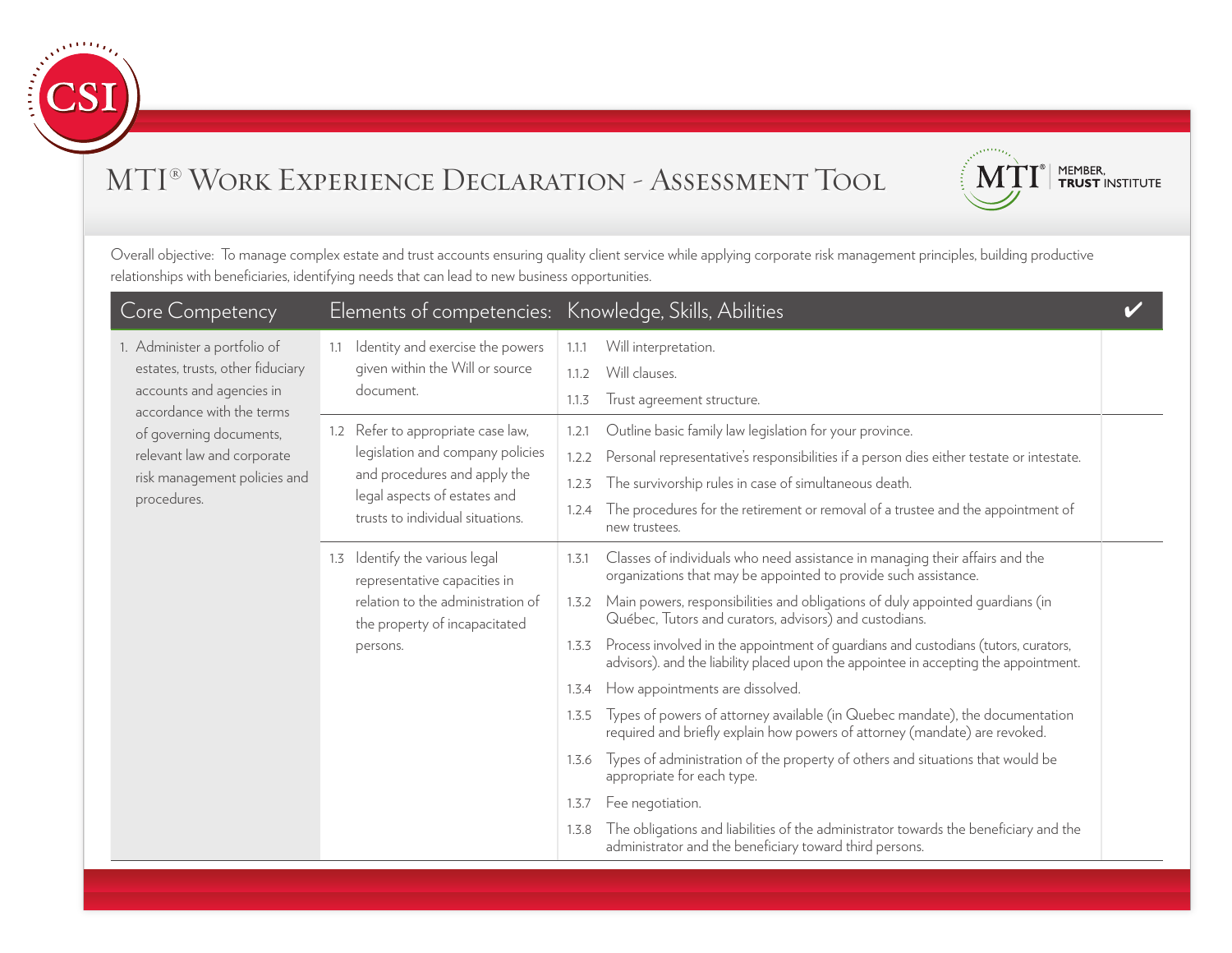



| <b>Core Competency</b> |                                                                | Elements of competencies: Knowledge, Skills, Abilities                                                 |
|------------------------|----------------------------------------------------------------|--------------------------------------------------------------------------------------------------------|
|                        | 1.4 Assess business risk and                                   | How an estate is administered and distributed to the heirs when an intestacy occurs.<br>1.4.1          |
|                        | exposure and identify problem<br>situations in estate or trust | 1.4.2 Application of the law with regard to joint administration and delegation.                       |
|                        | administration.                                                | The duties and restrictions imposed upon an executor in dealing with a business asset.<br>1.4.3        |
|                        |                                                                | 1.4.4 Issues that may arise where trust assets or beneficiaries reside in a foreign jurisdiction.      |
|                        |                                                                | 1.4.5 Issues related to foreign Wills and multiple Wills.                                              |
|                        |                                                                | Content, use and legal considerations of a memorandum or letter attached to a Will.<br>1.4.6           |
|                        | 1.5 Assemble, value, inventory,                                | How to prepare an inventory of estate assets.<br>1.5.1                                                 |
|                        | maintain and safeguard estate<br>and trust assets.             | The valuation procedures for various types of estate assets.<br>1.5.2                                  |
|                        |                                                                | The advantages and disadvantages of each type of business ownership.<br>1.5.3                          |
|                        |                                                                | 1.5.4 The methods used to gather information about active companies and to evaluate                    |
|                        |                                                                | their worth.                                                                                           |
|                        |                                                                | The responsibilities of a trustee acting as a director or officer of an incorporated company.<br>1.5.5 |
|                        |                                                                | How to ensure proper valuation, retention and sale of farm assets.<br>1.5.6                            |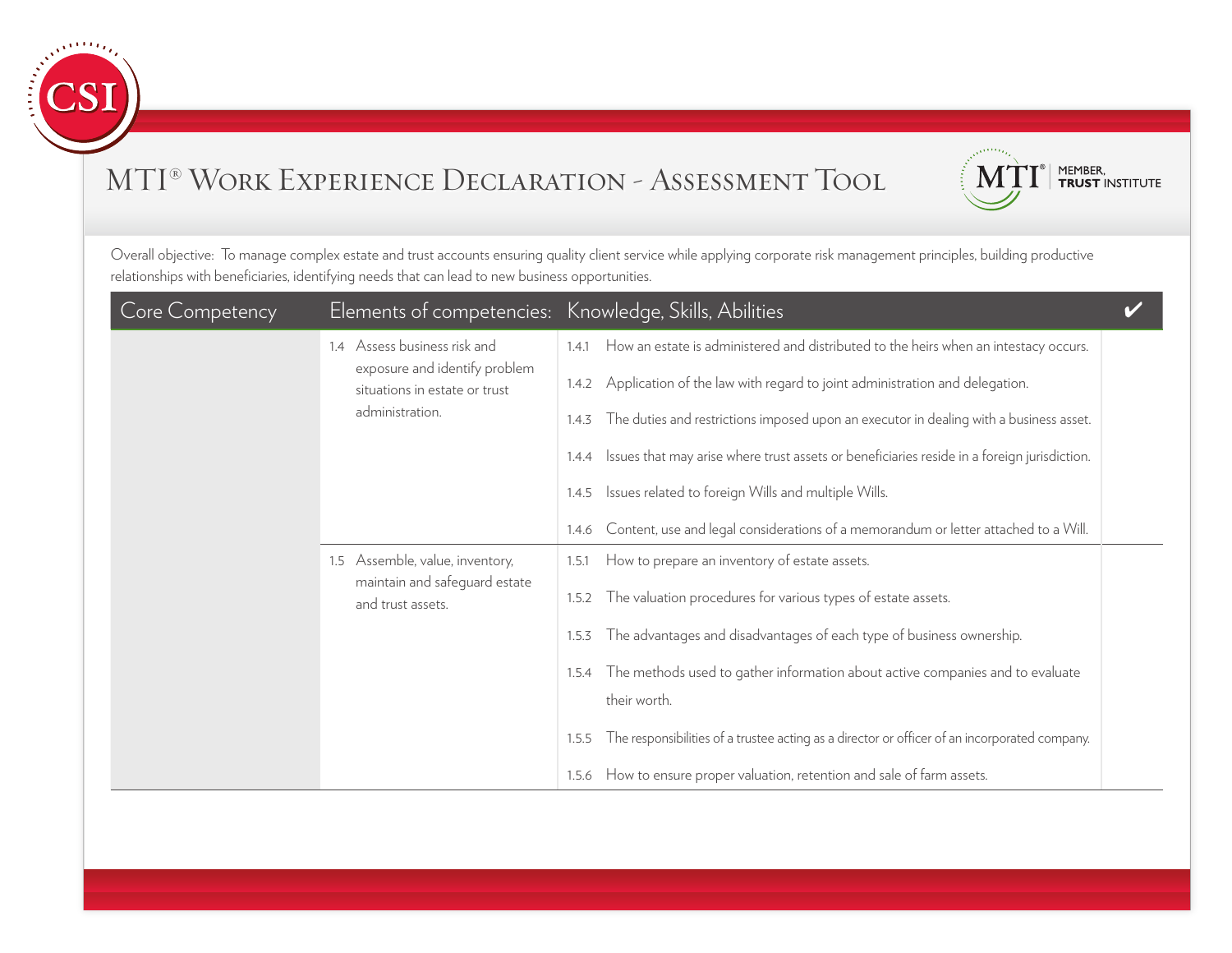



| <b>Core Competency</b> |                                             | Elements of competencies: Knowledge, Skills, Abilities                                                                                                                   |
|------------------------|---------------------------------------------|--------------------------------------------------------------------------------------------------------------------------------------------------------------------------|
|                        | 1.6 Administer accounts in                  | Documentation for new estate and trust accounts and open new accounts.<br>1.6.1                                                                                          |
|                        | accordance with the governing<br>documents. | Reasons for which an administration may be ended and explain how this is accomplished.<br>1.6.2                                                                          |
|                        |                                             | When and how to apply for the various grants of the court.<br>1.6.3                                                                                                      |
|                        |                                             | Who may and may not apply and/or be granted Letters Probate and/or Letters of<br>1.6.4<br>Administration.                                                                |
|                        |                                             | Asset distribution, management of residual trusts and dealing with<br>1.6.5<br>encroachment requests.                                                                    |
|                        |                                             | 1.6.6 Procedures to be followed to transfer ownership of assets of the deceased to<br>the named beneficiary.                                                             |
|                        |                                             | 1.6.7 Follow the appropriate procedures for contacting beneficiaries, creditors and<br>notifying government offices upon the death of a client.                          |
|                        |                                             | Working collaboratively with co-executors and co-trustees.<br>1.6.8                                                                                                      |
|                        | Review investments, invest funds<br>1.7     | Presumed sound investments and unauthorized investments.<br>1.7.1                                                                                                        |
|                        | and liquidate assets.                       | The investment principles to be followed by administrator.<br>1.7.2                                                                                                      |
|                        |                                             | Calculating the current yield and rate of return on an investment.<br>1.7.3                                                                                              |
|                        |                                             | Concepts of risk and return.<br>1.7.4                                                                                                                                    |
|                        |                                             | Relation of principles of investment to the work of a trustee.<br>1.7.5                                                                                                  |
|                        |                                             | The wind up, sale or continued operation of the business, valuation process and tax<br>1.7.6<br>consequences upon the death of an owner for each type of proprietorship. |
|                        |                                             | Investment quidelines and investment responsibilities.<br>1.7.7                                                                                                          |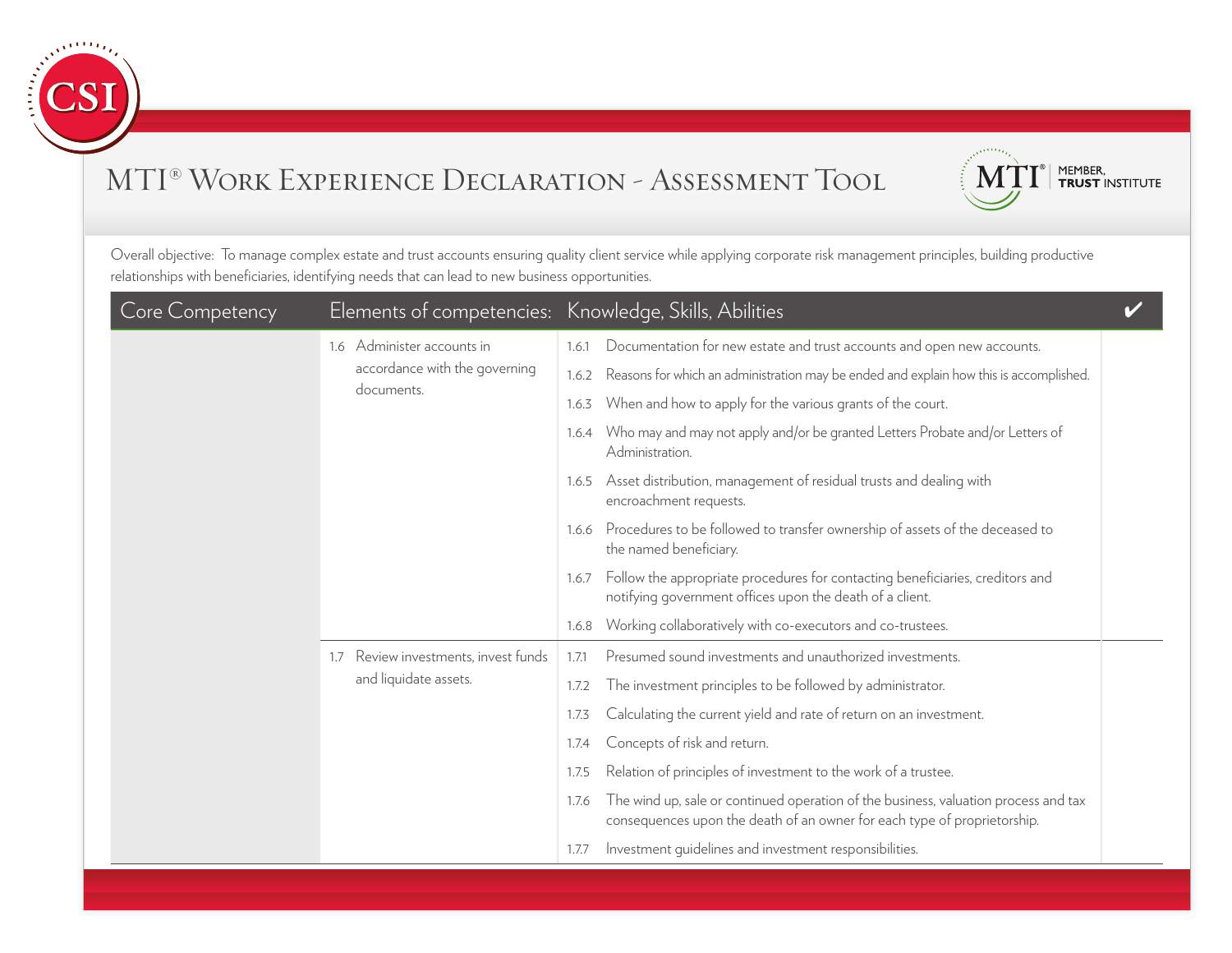



| Core Competency | Elements of competencies: Knowledge, Skills, Abilities                                                                                                  |                                                                                                                                                                                                                                                                                                                                                                       |
|-----------------|---------------------------------------------------------------------------------------------------------------------------------------------------------|-----------------------------------------------------------------------------------------------------------------------------------------------------------------------------------------------------------------------------------------------------------------------------------------------------------------------------------------------------------------------|
|                 | 1.8 Carry out accounting<br>transactions.                                                                                                               | Capital or revenue charges, receipts, fees and adjustments for estates and trusts<br>1.8.1<br>accounts.<br>Income and expense allocation to capital or revenue accounts.<br>1.8.2                                                                                                                                                                                     |
|                 | 1.9 Identify key issues in<br>providing an accounting to<br>the beneficiaries and securing<br>approval of the trustee's<br>accounts and administration. | Preparation of statements with regard to:<br>1.9.1<br>a. inventory of assets and liabilities;<br>b. estimates of revenue;<br>c. schemes of distribution;<br>d. income paid and accrued.<br>Details on the payment of funeral expenses, advertising for creditors and payment<br>1.9.2<br>of creditors and dependant's claims from both solvent and insolvent estates. |
|                 | 1.10 Provide instructions to solicitors<br>and other specialists.                                                                                       | Business correspondence related to the administration of an estate.<br>1.10.1                                                                                                                                                                                                                                                                                         |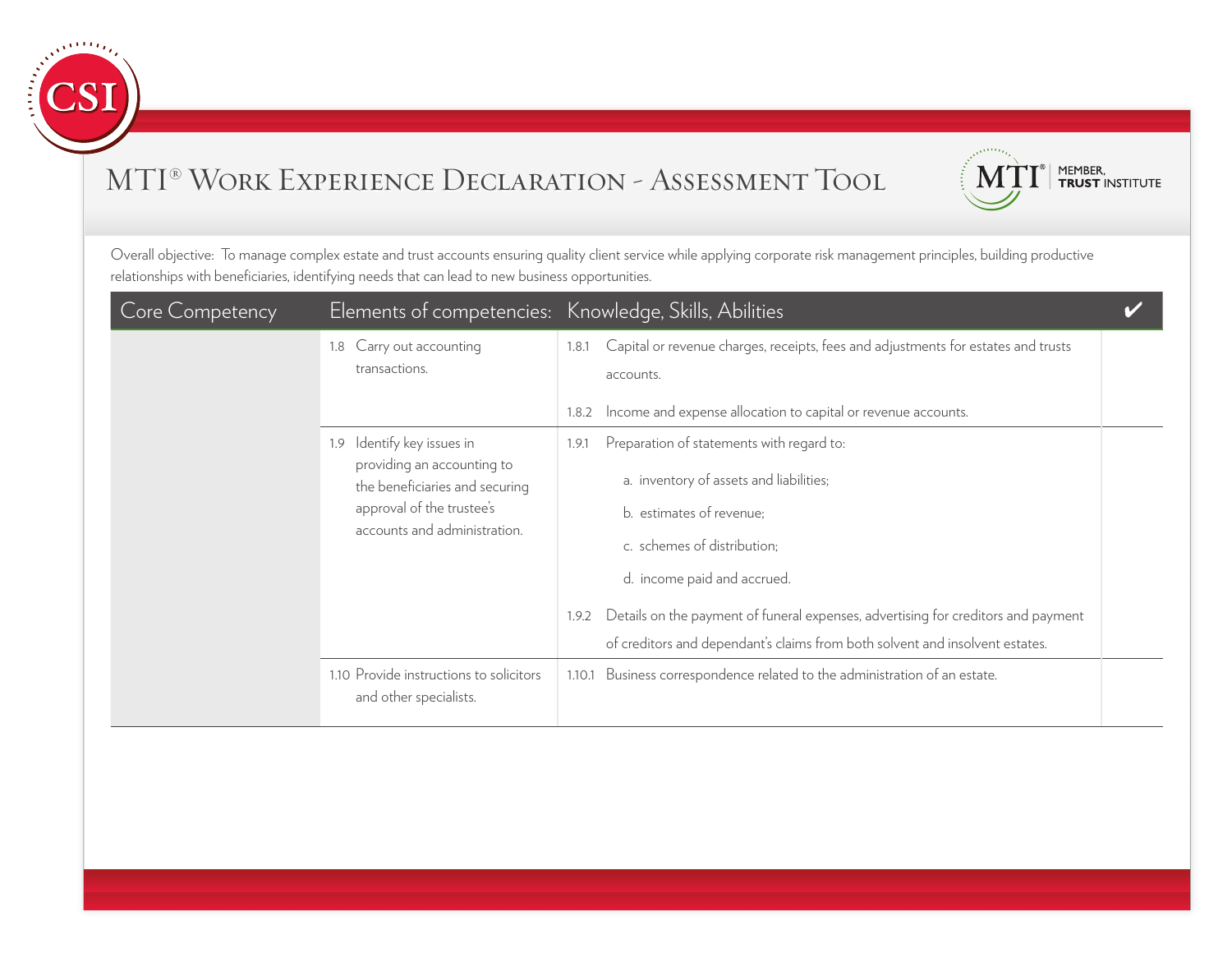



| Core Competency                                           | Elements of competencies: Knowledge, Skills, Abilities                        |                                                                                                                                                                                                    |  |
|-----------------------------------------------------------|-------------------------------------------------------------------------------|----------------------------------------------------------------------------------------------------------------------------------------------------------------------------------------------------|--|
| 2. Identify relevant executor                             | 2.1 Read and interpret a Will,                                                | The purpose of types of legacies and their order of abatement.<br>2.1.1                                                                                                                            |  |
| and trustee issues and<br>responsibilities with regard to | common trust deed or other<br>governing document.                             | Per capita and per stirpes.<br>2.1.2                                                                                                                                                               |  |
| the creation, administration                              |                                                                               | Vested and contingent interests.<br>2.1.3                                                                                                                                                          |  |
| and ongoing management of<br>estates and trusts and other |                                                                               | Requirements for capacity to make a Will.<br>2.1.4                                                                                                                                                 |  |
| fiduciary accounts.                                       |                                                                               | Forms of Common Law Wills.<br>2.1.5                                                                                                                                                                |  |
|                                                           |                                                                               | Forms of Quebec Civil Code Wills.<br>2.1.6                                                                                                                                                         |  |
|                                                           |                                                                               | The legal requirements for a valid Will.<br>2.1.7                                                                                                                                                  |  |
|                                                           |                                                                               | The processes and rules for revising or revoking a Will and ascertain whether or<br>2.1.8<br>not a Will has been changed or revoked and whether or not it can or has been<br>subsequently revived. |  |
|                                                           | The rules of lapse and explain the effect of anti-lapse legislation.<br>2.1.9 |                                                                                                                                                                                                    |  |
|                                                           |                                                                               | 2.1.10 The usual order and contents of a Will.                                                                                                                                                     |  |
|                                                           |                                                                               | The rules for Will interpretation.<br>2.1.11                                                                                                                                                       |  |
|                                                           |                                                                               | 2.1.12 Will clauses.                                                                                                                                                                               |  |
|                                                           |                                                                               | 2.1.13 Potential problems with its administration.                                                                                                                                                 |  |
|                                                           |                                                                               | 2.1.14 The even-hand principle (common law) or duty to act with impartiality (civil<br>law) in the context of a trust which has successive interests.                                              |  |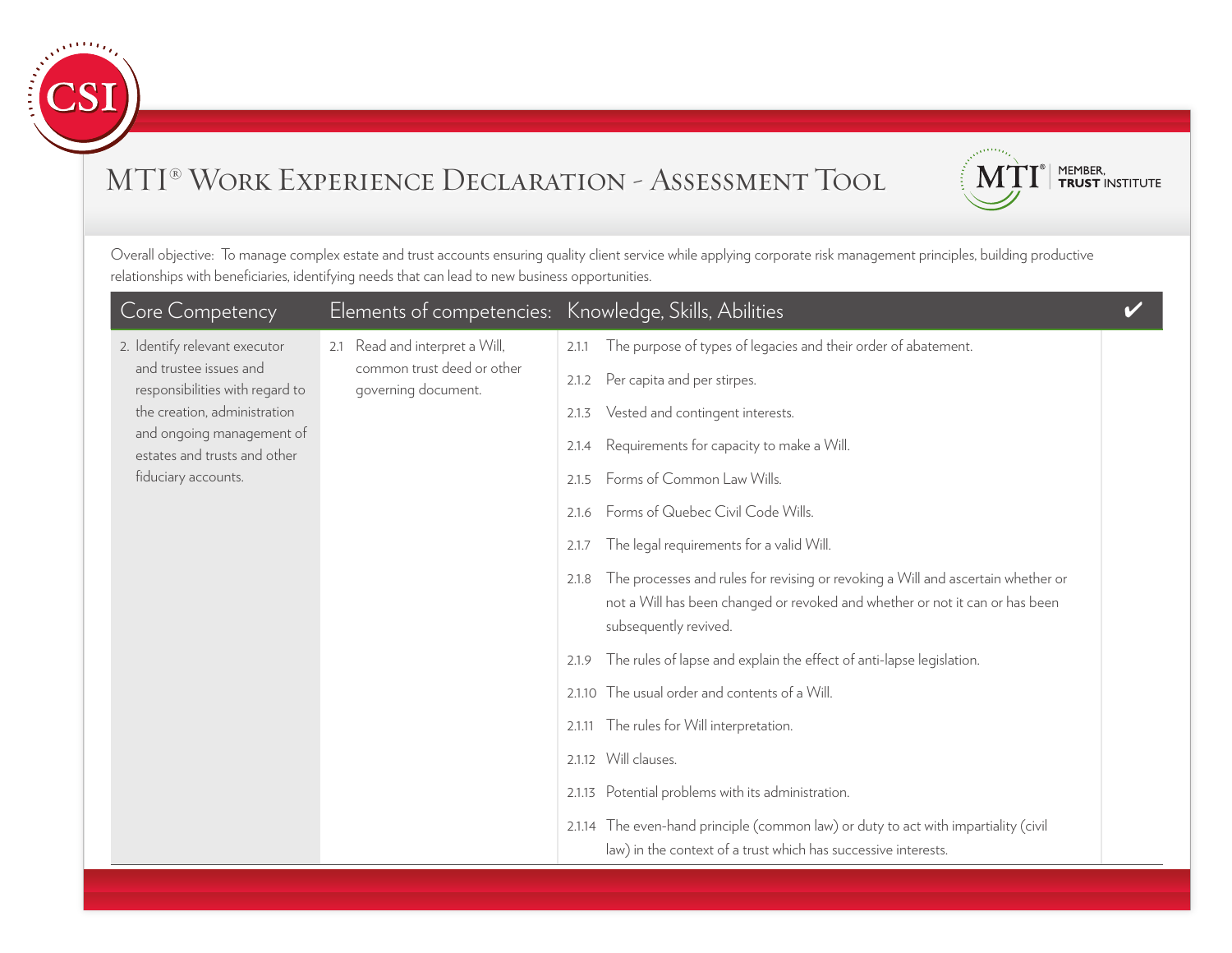



| Core Competency |                                                                         | Elements of competencies: Knowledge, Skills, Abilities                                       |
|-----------------|-------------------------------------------------------------------------|----------------------------------------------------------------------------------------------|
|                 | 2.2 Identify the various types of                                       | The ever-hard principle (common law) or duty to act with impartiality (civil code).<br>2.2.1 |
|                 | trusts and apply the concepts of<br>trust law to client situations.     | 2.2.2 The methods by which a trust may be terminated or varied.                              |
|                 |                                                                         | The three certainties required to create a trust.<br>2.2.3                                   |
|                 |                                                                         | The process to set up a trust.<br>2.2.4                                                      |
|                 |                                                                         | 2.2.5 Agency relationships and trustee's custody service as an agency.                       |
|                 |                                                                         | 2.2.6 Differences between trusts and agencies.                                               |
|                 |                                                                         | Inter vivos and testamentary gifts.<br>2.2.7                                                 |
|                 |                                                                         | How assets can be gifted at death without the use of a Will.<br>2.2.8                        |
|                 |                                                                         | The established variation of trusts principles using specific case examples.<br>2.2.9        |
|                 | Distinguish between the powers<br>2.3                                   | 2.2.10 Variation of Trusts Law - Saunders vs. Vautier.                                       |
|                 |                                                                         | The fiduciary capacities in which a trust company may act.<br>2.3.1                          |
|                 | and duties of a trustee/executor<br>and identify potential liabilities. | 2.3.2 The advantages of appointing a trust company as executor (liquidator in Quebec)/       |
|                 |                                                                         | trustee.                                                                                     |
|                 |                                                                         | The duties of a trustee.<br>2.3.3                                                            |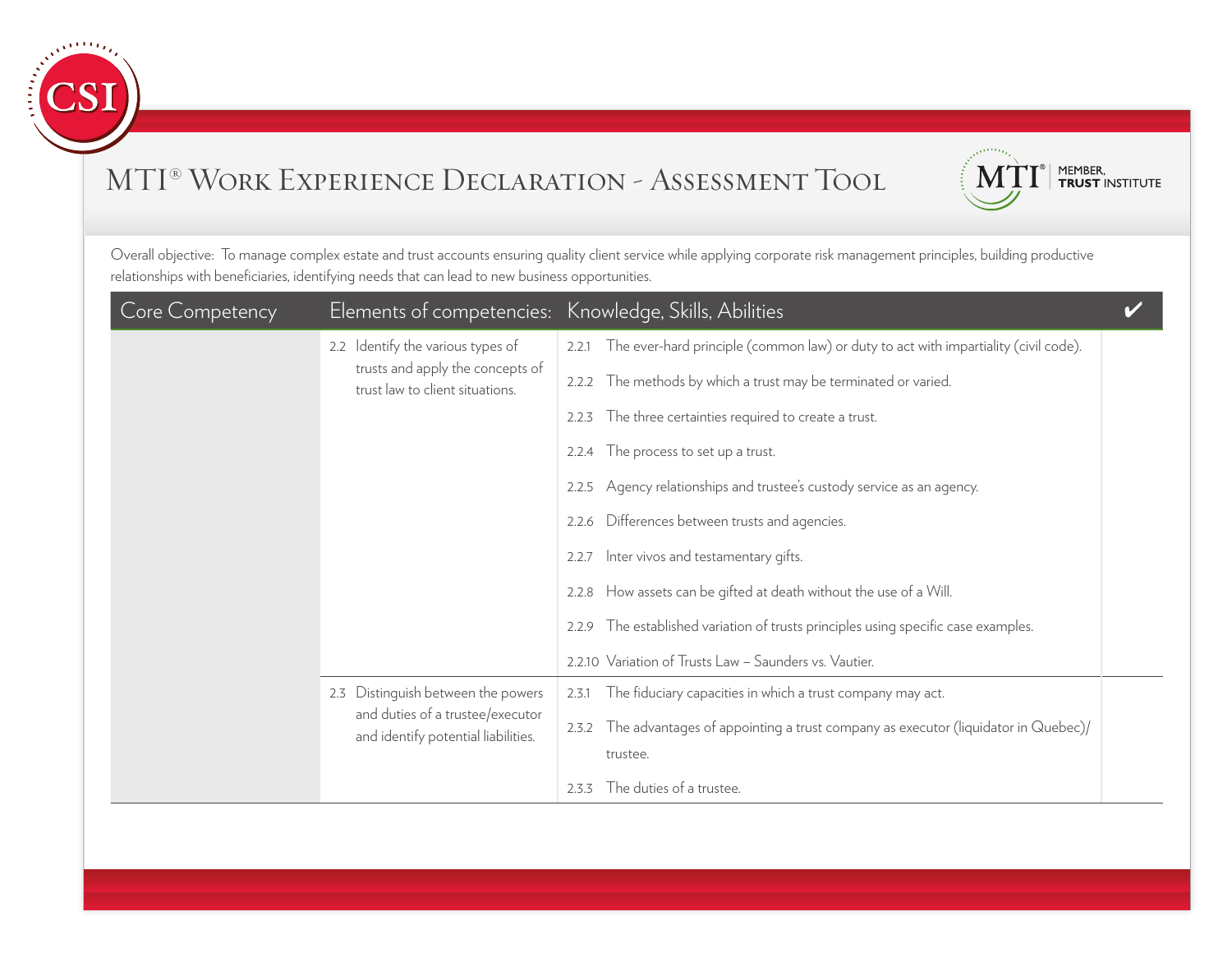



| <b>Core Competency</b>                                               |                                                                                                                           | Elements of competencies: Knowledge, Skills, Abilities                                                                                                                                                                                                                                                                                                                                                                                                                                                                                                                                                                                       |
|----------------------------------------------------------------------|---------------------------------------------------------------------------------------------------------------------------|----------------------------------------------------------------------------------------------------------------------------------------------------------------------------------------------------------------------------------------------------------------------------------------------------------------------------------------------------------------------------------------------------------------------------------------------------------------------------------------------------------------------------------------------------------------------------------------------------------------------------------------------|
| 3. Maintain an overall current<br>knowledge of estates and<br>trusts | 3.1 Explain how tax is calculated for<br>individuals, estates, trusts and<br>corporations.                                | Rights or things return.<br>3.1.1<br>Trust income return (T3).<br>3.1.2<br>Partnership or proprietorship return.<br>3.1.3<br>The different types of income reported on the T1.<br>3.1.4<br>The consequences of not filing a return or filing an incorrect return.<br>3.1.5                                                                                                                                                                                                                                                                                                                                                                   |
|                                                                      | 3.2 Outline the tax rules for<br>computing the income of estates<br>and trusts and allocating income<br>to beneficiaries. | Information on the transfer and reporting options available upon the death of<br>3.2.1<br>an RRSP or RRIF annuitant.<br>Where to find information required for the preparation of the various returns.<br>3.2.2<br>The types of income subject to tax.<br>3.2.3<br>Taxation of individuals, trusts and corporations.<br>3.2.4<br>Available personal deductions and credits.<br>3.2.5<br>The rules regarding filing of returns for the year of death and ongoing trusts.<br>3.2.6<br>The differences between taxation of testamentary trusts and inter vivos trusts.<br>3.2.7<br>Distribution of income or capital to beneficiaries.<br>3.2.8 |
|                                                                      | 3.3 Recognize special taxation issues<br>facing the executor/trustee<br>including jurisdictional and<br>foreign claims.   | Obtaining clearance certificates.<br>3.3.1<br>Deemed realization regarding treatment of capital gains accrued on trust property.<br>3.3.2<br>The use of the preferred beneficiary election.<br>3.3.3<br>Terminating a trust.<br>3.3.4<br>Withholding tax obligations when making payments to non-resident beneficiaries.<br>3.3.5<br>The issues arising in meeting foreign or jurisdictional taxation claims from the<br>3.3.6<br>perspective of the executor/trustee.                                                                                                                                                                       |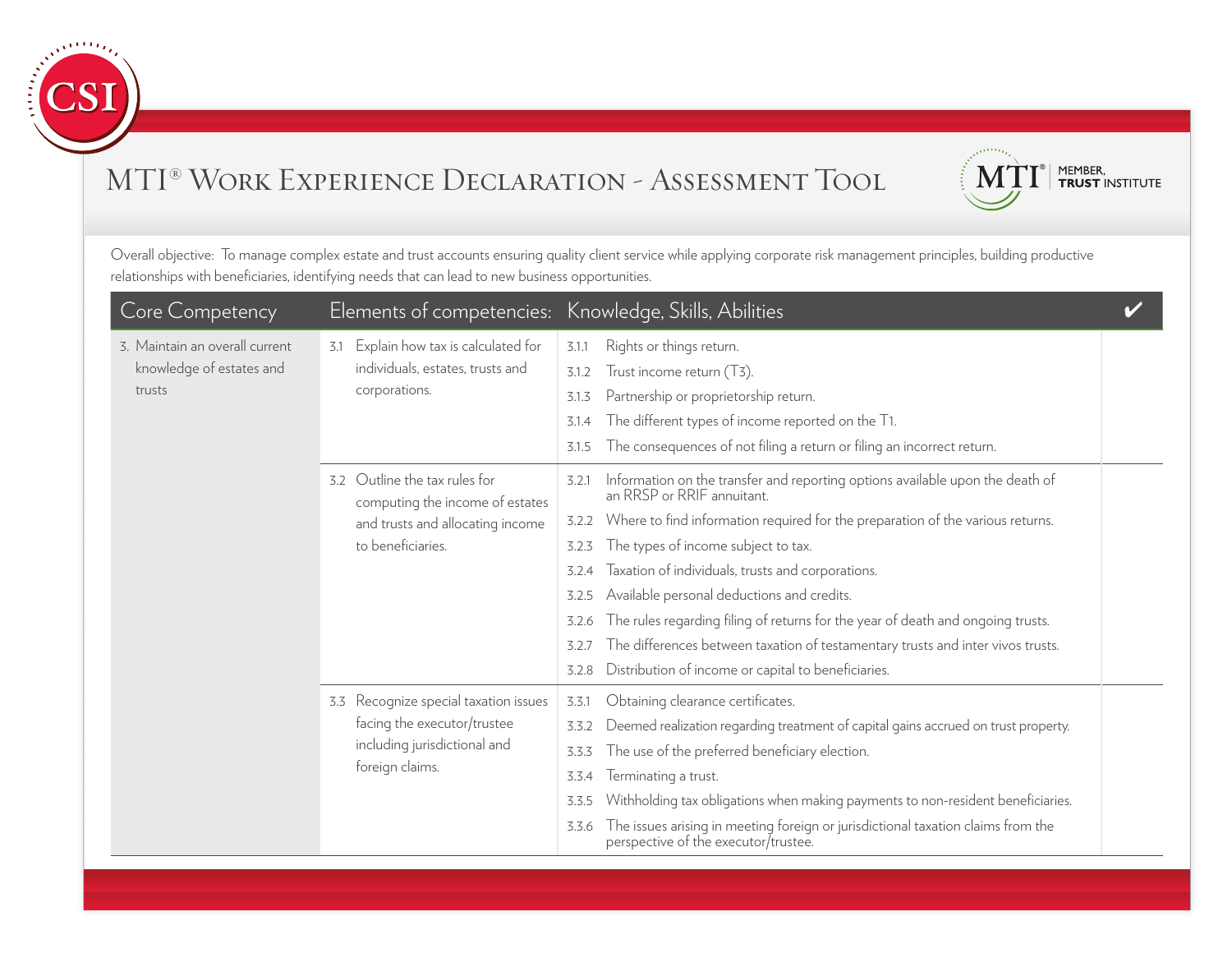



| Core Competency                                                                                                                                                                                                                                                                                      | Elements of competencies: Knowledge, Skills, Abilities                                                                                              |                                                                                                                                                                                                                                                                                                                                                                                                                                                                                                                                                                          |  |
|------------------------------------------------------------------------------------------------------------------------------------------------------------------------------------------------------------------------------------------------------------------------------------------------------|-----------------------------------------------------------------------------------------------------------------------------------------------------|--------------------------------------------------------------------------------------------------------------------------------------------------------------------------------------------------------------------------------------------------------------------------------------------------------------------------------------------------------------------------------------------------------------------------------------------------------------------------------------------------------------------------------------------------------------------------|--|
| 4. Review the structure<br>and key provision of the<br>governing document to<br>assess its effectiveness in<br>carrying out its terms, and<br>to ensure that the trustee's<br>or legal representative's<br>potential legal liability for<br>non-compliance or breach of<br>obligations is minimized. | Identify potential problems<br>4.1<br>posed by the terms of the<br>Will, trust agreement or other<br>governing document.                            | How to ensure validity of the appointment as trustee.<br>4.1.1<br>The basis upon which trustees receive compensation.<br>4.1.2<br>Mental capacity as used for testamentary purposes.<br>4.1.3<br>The concepts of testamentary capacity and challenging a Will.<br>4.1.4<br>The impact of family law on illegitimacy and adoption.<br>4.1.5<br>The following issues as they relate to gifts and legacies:<br>4.1.6<br>Ademption by conversion.<br>The doctrine of satisfaction.<br>Classes.<br>$\bullet$<br>Trustee compensation.<br>Conditions.<br>Deficiency of assets. |  |
|                                                                                                                                                                                                                                                                                                      | 4.2 Minimize exposure to<br>liability as a result of the prior<br>administration by another<br>executor/trustee.<br>4.3 Apply the rules with regard | The protection and indemnity of trustees.<br>4.2.1<br>The principles of trustee liability as it relates to breach of trust.<br>4.2.2<br>The implication of and procedures followed when applying to the courts for<br>4.2.3<br>legal action on behalf of an estate or beneficiary.<br>Provincial laws with regard to perpetuities, vesting and accumulations.<br>4.3.1                                                                                                                                                                                                   |  |
|                                                                                                                                                                                                                                                                                                      | to perpetuities, vesting and<br>accumulations to client situations.                                                                                 |                                                                                                                                                                                                                                                                                                                                                                                                                                                                                                                                                                          |  |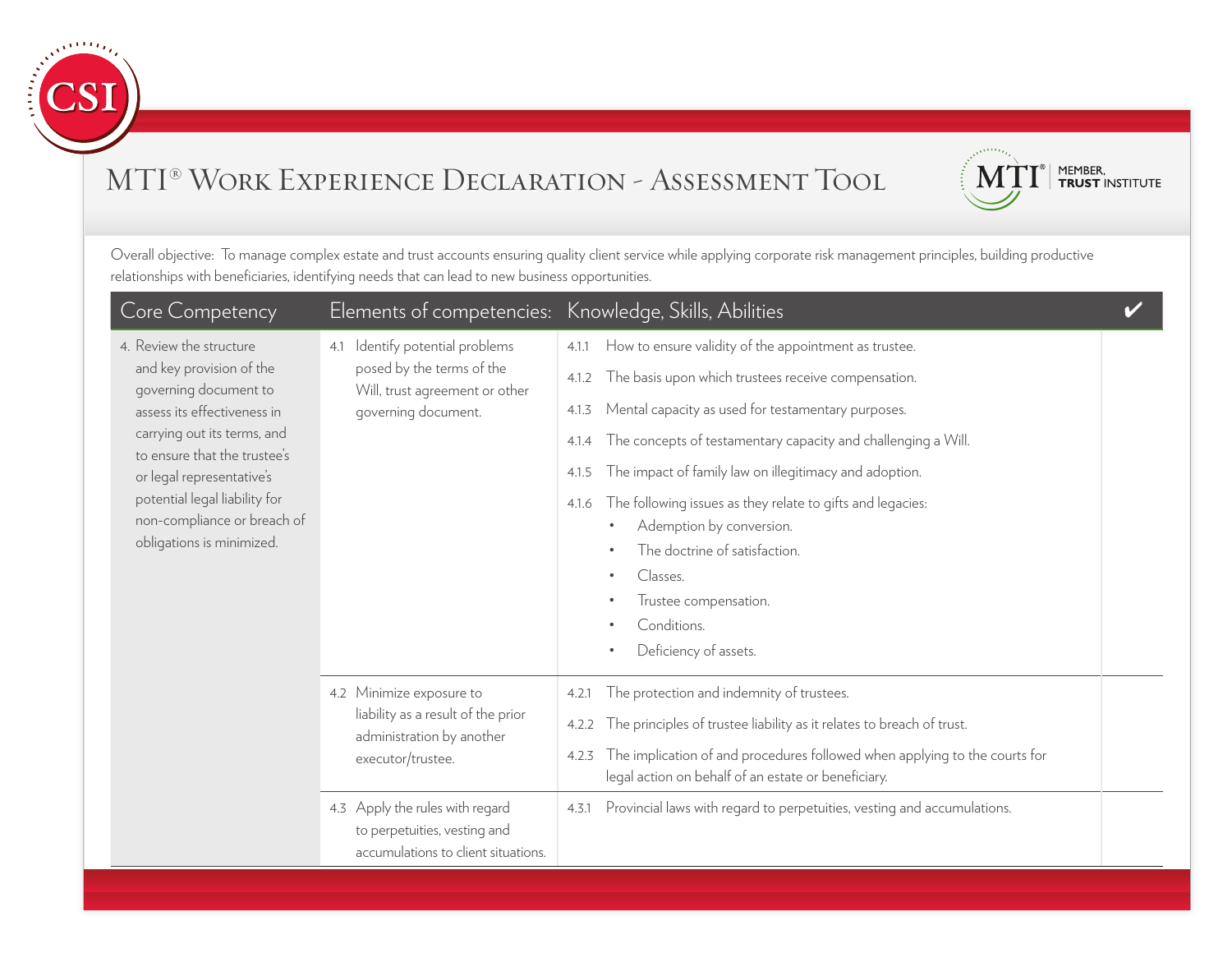



| Core Competency                                                                                                                                                                                      |                                                                                                                                                                                                                                                     | Elements of competencies: Knowledge, Skills, Abilities                                                                                                                                                                                                                                                                                                      |  |
|------------------------------------------------------------------------------------------------------------------------------------------------------------------------------------------------------|-----------------------------------------------------------------------------------------------------------------------------------------------------------------------------------------------------------------------------------------------------|-------------------------------------------------------------------------------------------------------------------------------------------------------------------------------------------------------------------------------------------------------------------------------------------------------------------------------------------------------------|--|
| 5. Identify when and why<br>specialists are required during<br>an administration in order<br>to ensure the best service<br>and advice is obtained at a<br>reasonable cost to the estate<br>or trust. | ldentify:<br>5.1<br>• when specialists should be<br>consulted by the executor/<br>trustee:<br>• the reason for the nature of<br>the involvement;<br>• any issues and criteria to be<br>considered when selecting<br>and supervising the specialist. | Selecting and managing specialists (legal counsel, valuators and appraisers,<br>5.1.1<br>insurers, property managers, investment bankers, accountants, real estate<br>professionals, art & cultural property experts, jewellery specialists, auctioneers<br>and delegation of powers.<br>Government Agencies (e.g. charities, unclaimed property).<br>5.1.2 |  |
|                                                                                                                                                                                                      | 5.2 Identify the key areas of concern<br>in the management of securities<br>held by the estate or trust when<br>hiring an investment specialist.                                                                                                    | Inventory, Valuation, Safekeeping and Realization of Assets.<br>5.2.1<br>5.2.2 Handling securities.                                                                                                                                                                                                                                                         |  |